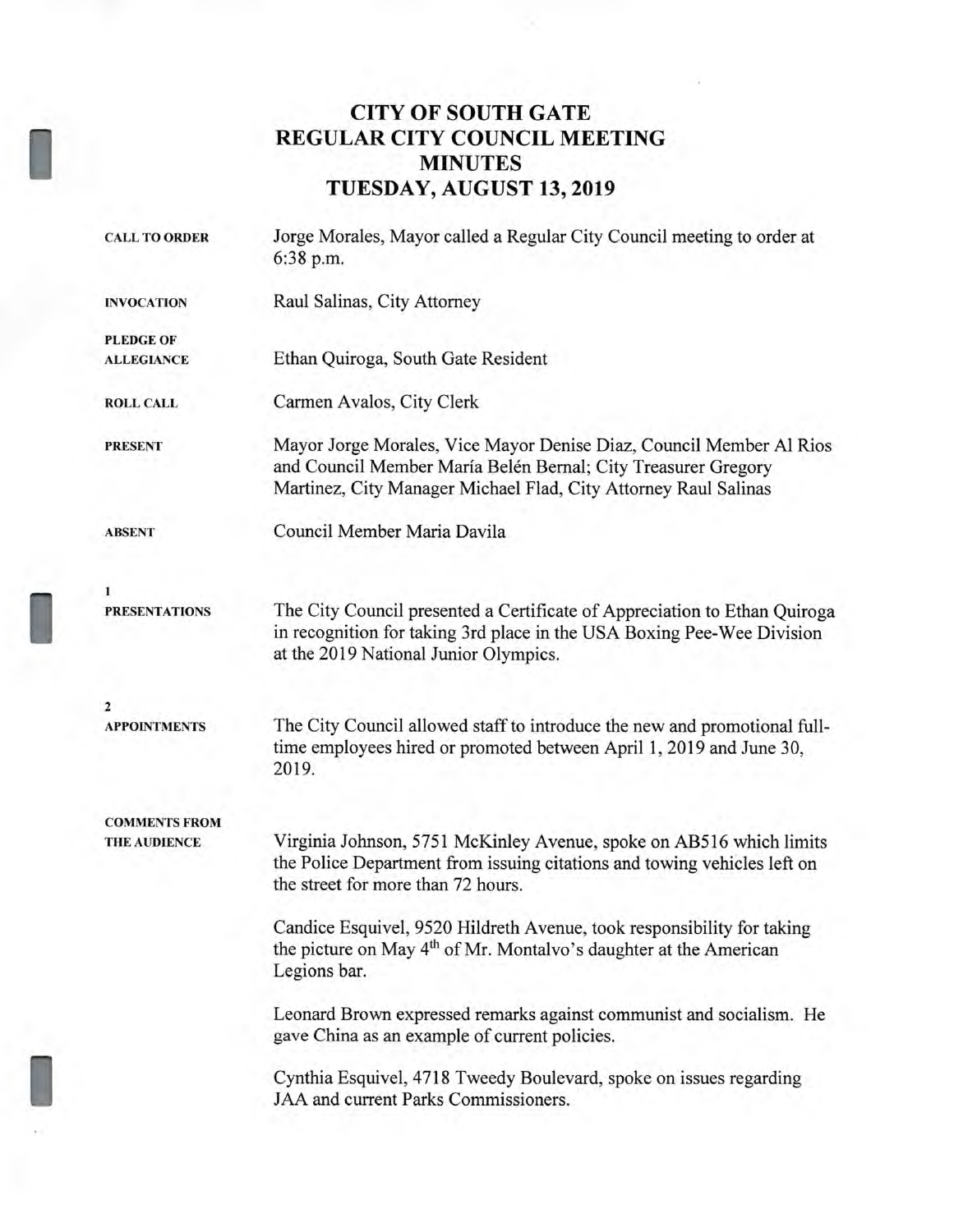# **REGULAR CITY COUNCIL MEETING MINUTES OF AUGUST 13, 2019**

| <b>COMMENTS FROM</b>        |                                                                                                                                                                                                                                                                                                                                   |  |  |  |
|-----------------------------|-----------------------------------------------------------------------------------------------------------------------------------------------------------------------------------------------------------------------------------------------------------------------------------------------------------------------------------|--|--|--|
| <b>CON'D</b>                | Nick Godoy, 8611 San Gabriel Avenue, addressed sweeper issues on San<br>Gabriel Avenue. He stated that he left messages with staff and never<br>received a response. He also spoke about a program that provides funding<br>options for college tuition in Nevada and would like to know if a program<br>can start in California. |  |  |  |
|                             | Jovanna Laborin, 3152 1/2 Sequoia Drive read a letter from her brother<br>Tony Cortez denouncing the actions of both Denise Diaz and John<br>Montalvo.                                                                                                                                                                            |  |  |  |
|                             | Gil Hurtado, 10001 W. Frontage Road #215, spoke on the accusations<br>recently made against him and his work in the City.                                                                                                                                                                                                         |  |  |  |
|                             | John Montalvo, 9815 Virginia Avenue, apologized to Vice Mayor Diaz for<br>any issues caused. He added that he was searching for the truth and<br>transparency.                                                                                                                                                                    |  |  |  |
|                             | Melissa Alvarado, 10306 Hunt Avenue, spoke on the running trails,<br>restrooms and parking lanes at South Gate Park.                                                                                                                                                                                                              |  |  |  |
|                             | Juan Cortez, 9637 Salt Lake Avenue, stated that there are many people in<br>his area that use drugs. When he calls the police, they take so long to<br>come that the drug users are gone by the time the police get there. He also<br>reported that there are too many people that bring dogs to South Gate<br>Park.              |  |  |  |
| <b>REPORTS AND COMMENTS</b> |                                                                                                                                                                                                                                                                                                                                   |  |  |  |
| <b>FROM CITY OFFICIALS</b>  | Paul Adams, Director of Parks and Recreation said that movies in the<br>Parks have started and this week they will be showing "Bumblebee."                                                                                                                                                                                        |  |  |  |
|                             | Carmen Avalos, City Clerk provided an update for the City's next election<br>in March.                                                                                                                                                                                                                                            |  |  |  |
|                             | Council Member Bernal attended the SCAG meeting and they discussed<br>RHNA (Regional Housing Needs Assessment). She was proud of the<br>community building during National Night Out. She believes in<br>transparency and honesty. It is her way to serve the community in her best<br>capacity.                                  |  |  |  |
|                             | Vice Mayor Diaz attended the Conference of Mayors with two of South<br>Gate's youth and she would like to take 4 or 5 more youths next year. She<br>is a part of USC's local leaders where she learned about the County's<br>budget.                                                                                              |  |  |  |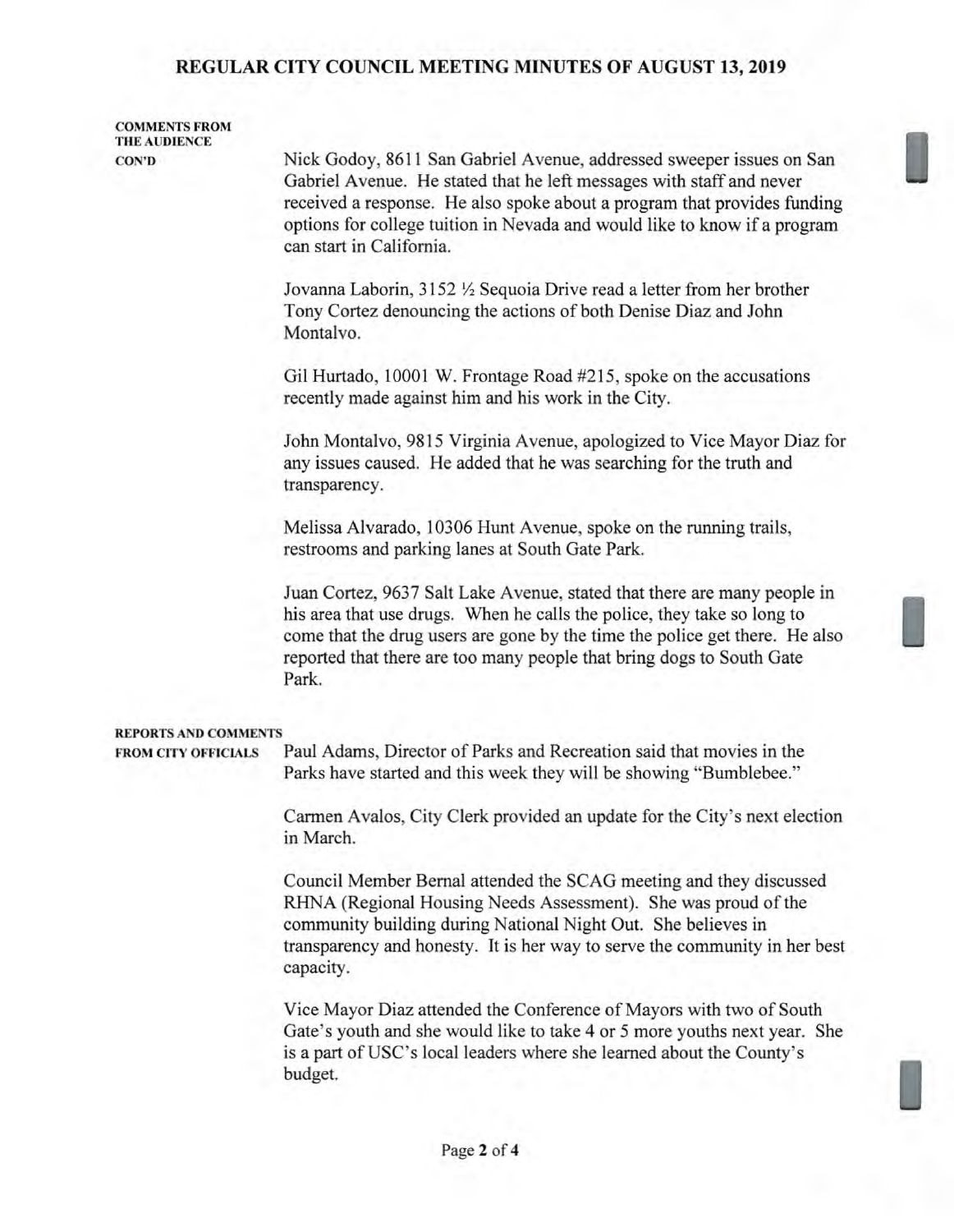#### **REGULAR CITY COUNCIL MEETING MINUTES OF AUGUST 13, 2019**

#### **REPORTS AND COMMENTS FROM CITY OFFICIALS**

**CONT'D** Vice Mayor Diaz stated that she had emailed staff and requested a meeting with the JAA to provide clarity. She is the type of person that when she see's talent in someone she wants to give them that opportunity to show their potential. She appreciates the work her commissioners have done and the volunteers in the community from JAA.

> Mayor Morales received a long text message from a resident regarding the North side of Hollydale Park.

Paul Adams, Director of Parks and Recreation stated that there is a landscaping project in this area and Hollydale Park will be an ongoing project for many years.

**CONSENT CALENDAR** Agenda Items 3, 5, 6 and 7 were unanimously approved by motion of Council Member Bernal and seconded by Council Member Rios. Item 4 was pulled for discussion.

**3** 

**APPOINTMENTS** The City Council adopted Resolution No. 7877 entitled - A Resolution of the City Council of the City of South Gate, California, amending Resolution No. 6454 (Salary Resolution and Position Classification Plan) to update the job specification of the Street and Sewer Superintendent position in the Public Works Department during Consent Calendar.

**4** 

POLICE The City Council approved A, B, and C by motion of Council Member Bernal and seconded by Council Member Rios.

- a. Approved Addendum No. 4 to Contract No. 3130, Master Equity Lease Agreement with Enterprise FM Trust to include the lease of a 2019 Jeep Grand Cherokee Laredo for the Police Department Services Division for a term of three years in the total amount of \$28,274 (\$9,425 per year);
- b. Approved the purchase of the emergency safety equipment, radio and installation for this vehicle in the amount of \$10,110; and
- c. Authorized the Mayor to execute Amendment No. 4 in a form acceptable to the City Attorney.